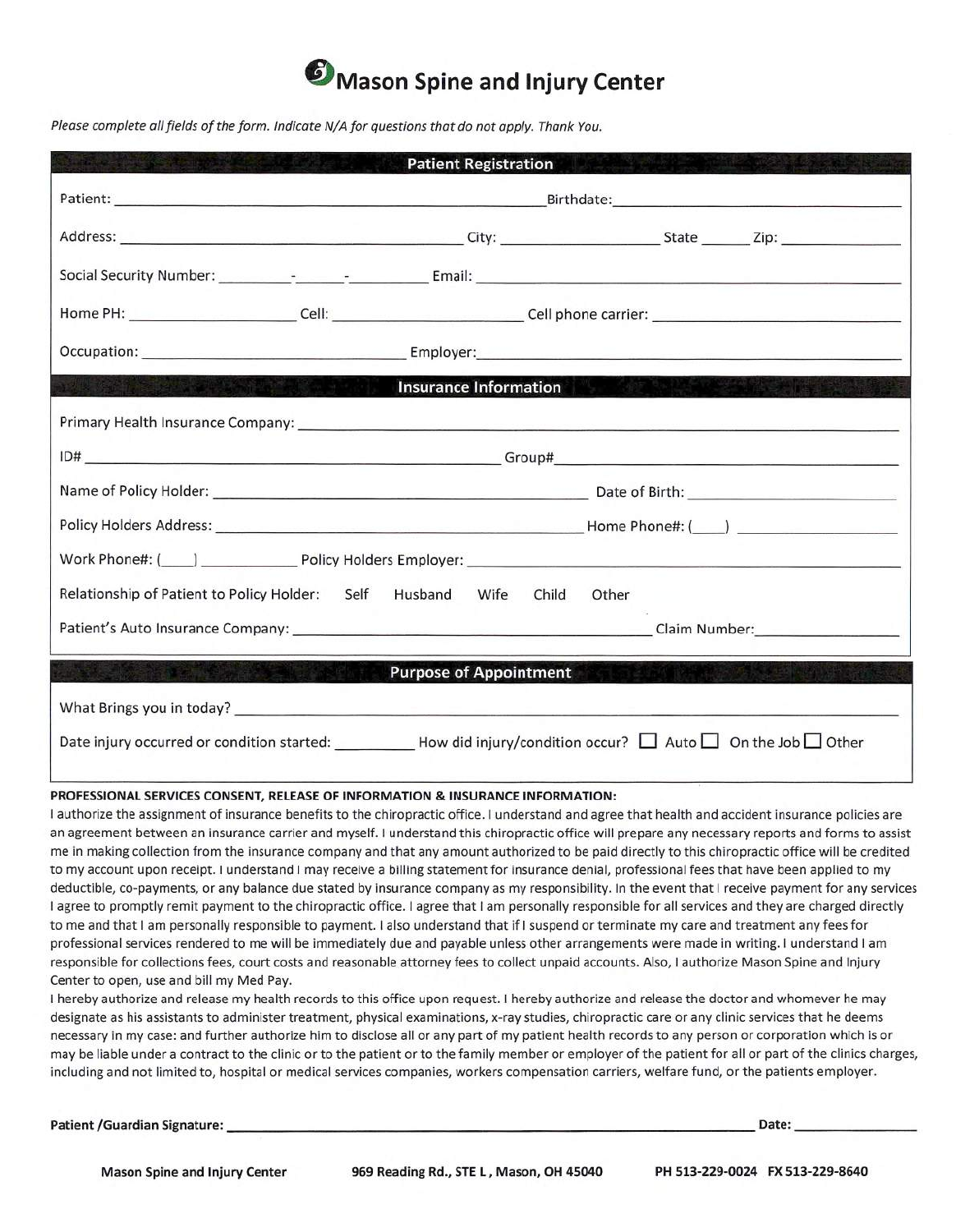**D**Mason Spine and Injury Center

**HEALTH QUESTIONNAIRE** 

# **Patient: Date:**

## **PLEASE MARK EACH OF THE CONDITIONS BELOW THAT YOU ARE CURRENTLY EXPERIENCING.**

- U Low back pain/stiffness U Bladder trouble U Poor appetite U Numbness
- $\Box$  Mid back pain/stiffness  $\Box$  Excessive urination  $\Box$  Excessive hunger  $\Box$  Loss of feeling
- U Pain between shoulders U Scanty urination U Difficulty chewing U Paralysis
- 
- $\Box$  Arm/wrist/elbow/problems  $\Box$  Discolored urine  $\Box$  Excessive thirst  $\Box$  Fainting
- U Shoulder problems U Nausea U Headaches
- 
- 
- 
- 
- 
- 
- U Sore muscles **Are you pregnant?**<br>

U UNES DES<br>
U Weak muscles DES TO Cardiovascular &<br>
U Cardiovascular & U Unit U Weight trouble/changes Cardiovascular & U Loss of motion/movement U **NO** U Weight trouble/changes **Cardiovascular** &
- □ Chest pain □ **MAYBE Respiratory**

- 
- $\Box$  Vision problems  $\Box$  Soda #/day  $\Box$  Sinus problems  $\Box$  Lung problems
- 
- $\Box$  Ear pain / discharge  $\Box$  Drug abuse<br>  $\Box$  Hearing loss / noises  $\Box$  Alcohol abuse

- 
- 
- 
- 
- 

- U CONTROLLECTIONS<br>
U Hormonal problems U Abdominal pain U Convulsions
	- U Breast problems
- $\Box$  Painful joints  $\Box$  Breast problems  $\Box$  Diarrhea  $\Box$  Forgetfulness U Stiff joints U Hemorrhoids U Confusion

- 
- 
- 

- 
- 
- 
- 
- 
- 

# **Musculoskeletal System Genitourinary system Gastrointestinal System Nervous System**

- 
- 
- 
- 
- $\Box$  Neck pain/stiffness  $\Box$  Painful urination  $\Box$  Difficulty swallowing  $\Box$  Dizziness
	-
	-
	-
	-
	-
	-
- U Sore muscles **Are you pregnant?** U Liver problems U Depression
	-
	-

- **Habits Nose & Throat U** Varicose veins<br>
Cigarettes **pk/day** 
□ Nose pain/bleed/discharge □ Heart problem **Eye and Ear**  $\Box$  Cigarettes pk/day  $\Box$  Nose pain/bleed/discharge  $\Box$  Heart problems<br>Eye infection / inflammation  $\Box$  Coffee or tea cups /day  $\Box$  Mouth /throat org/boarge  $\Box$  Hard to broathe
- $\Box$  Eye infection / inflammation  $\Box$  Coffee or tea\_\_\_cups /day  $\Box$  Mouth/throat sore/hoarse  $\Box$  Hard to breathe
	-

- 
- 
- 
- 
- -
- U Leg Problems **Female ONLY C** Vomit blood D Muscle jerking
	-
	-
	-
	- -

- □ Chest / heart pain
- -
	-
	-

# U Hearing loss / noises □ Divisionsed abuse<br>
□ Hearing loss / noises □ Alcohol abuse **What is your hand dominance?**<br> **I** or R

**Family History**  Numbness Pins & Needles Burning Aching Stabbing 000000 \*\*\*\*\*\* xxxxxxx **Me Family**  ------- $\|\|\|\|\|\|\|\|\|\|\|\|\|\|$  $\Box$   $\Box$ Arthritis  $\Box$ Diabetes 0= No Pain, 10= Severe Pain  $\Box$   $\Box$ High Blood Pressure  $\Box \qquad \Box$ Cancer Neck-Shoulder-Arm-Pain  $\Box$ Epilepsy 10  $\mathbf{O}$  $\Box \qquad \Box$ Heart Attack  $\Box \qquad \Box$ Stroke Mid back Pain U U Tuberculosis 10  $\Box$ Concussion 0  $\Box$ Asthma Low Back and Leg Pain  $\Box$ None Apply 0 10

Allergies:

Medications:

Over-the-Counter Medications (OTC) & Vitamins:

List all Surgeries or Hospitalizations: List all Surgeries or Hospitalizations:

Prior Illness or Injuries (Auto, Work, Etc.):

Other health conditions you presently suffer from:

**Please indicate areas on this body where you feel the described sensations:**